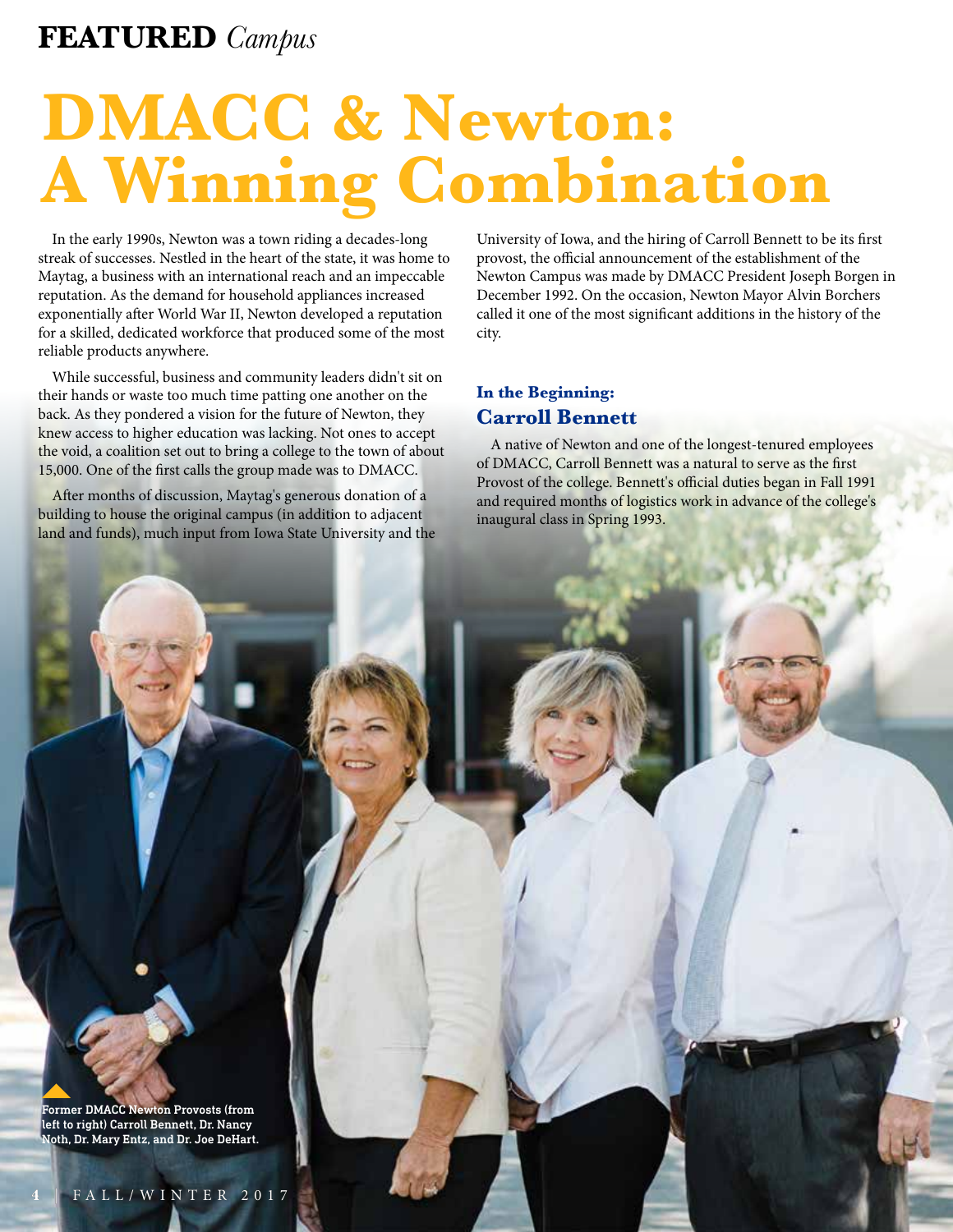Having served on the senior leadership team at DMACC for years, Bennett said Newton was always an intriguing option for a campus, but without the nudge from Maytag it may have never come to fruition.

"We had considered it for years, but it never really went anywhere because it was in such close proximity to Des Moines," Bennett recalls. "Maytag was the frst to formally approach us about

required to continue to grow to serve a global

While DMACC has a<br>
long history of working<br>
with corporations to<br>
develop programming<br>
to serve specific needs,<br>
there was also a feeling<br>
to serve specific needs,<br>
there was also a feeling<br>
with that the region around<br>
Wa

network. As we identified opportunities Among the first additions overseen<br>to grow and add services, we were able by Noth were an expansion of industrial to grow and add services, we were able by Noth were an expansion of indu<br>to quickly tap into instructors and programs, and a program offering educators who were ready to meet the stated needs." in the region.

Bennett says DMACC also found a friend and advocate in the City of Newton. From the Mayor's office to the city council and members of the community, the addition of DMACC was welcomed and valued.

"I'm most proud of the opportunity this opened for Newton," he says. "So many people have gone farther with their education and skills training than would have been possible if DMACC



## **Extending Reach:**

"The important thing about the Newton Campus is that, from the solid and our goal was to carve out an beginning, it has been able to respond<br>to the needs of the community above and beyond what any of us expected,"<br>Bennett

to quickly tap into instructors and programs, and a program offering<br>
educators who were ready to meet the classes in partnership with high schools

The original DMACC Newton facility was **FAST**<br> **FAST**<br> **FACE**<br> **FACE**<br> **FACE**<br> **FACE**<br> **FACE**<br> **FACE**<br> **FACE**<br> **FACE**<br> **FACE**<br> **FACE**<br> **FACE**<br> **FACE**<br> **FACE**<br> **FACE**<br> **FACE**<br> **FACE**<br> **FACE**<br> **FACE** equipment for the Korean War. It was later *Fact* used as a warehouse and a machine shop for producing appliance parts.

## *Gift Will Spur Future Growth of DMACC Newton*

In making the largest single gif in DMACC history, Reza Kargarzadeh, President and Founder of Engineering Plastics Components, is hoping to have an impact on generations of Iowans. The gift of the former Maytag facilities in Newton included seven buildings—comprising more than a half-million square feet of space—and was valued at \$8.9 million.

"Newton was devastated when Maytag sold to Whirlpool and then Whirlpool eventually lef," Kargarzadeh says. "But Newton was resilient enough to work through it and fnd ways to replace the jobs that were lost. DMACC was good for the community of Newton then and I think it will continue to serve the community for years to come."

Kargarzadeh credits a group of individuals, including DMACC President Rob Denson and former Iowa Governor Terry Branstad for spurring the gif.

"It took us about a year to fnally settle on a plan," Kargarzadeh says. "We discussed a lot of options and this one made the most sense. I cannot say enough about the role Rob Denson played in all this. His leadership and ability to articulate his vision convinced us this was the right thing to do."

At a press conference announcing the gif, Denson said the college would work with private businesses to locate offices and retail shops in the space. In the future, the college plans to add student housing and additional space for instruction.

For Kargarzadeh, it all comes down to paying forward the gifs he has received as a resident of Iowa.

"I graduated from the University of Iowa and both my sons have graduated from there as well," Kargarzadeh says. "This state and this community have been very good to my family and we felt an obligation to give back. The fact that we were able to give a gift that will have a positive impact on education in the region and the state for years to come makes it that much more meaningful."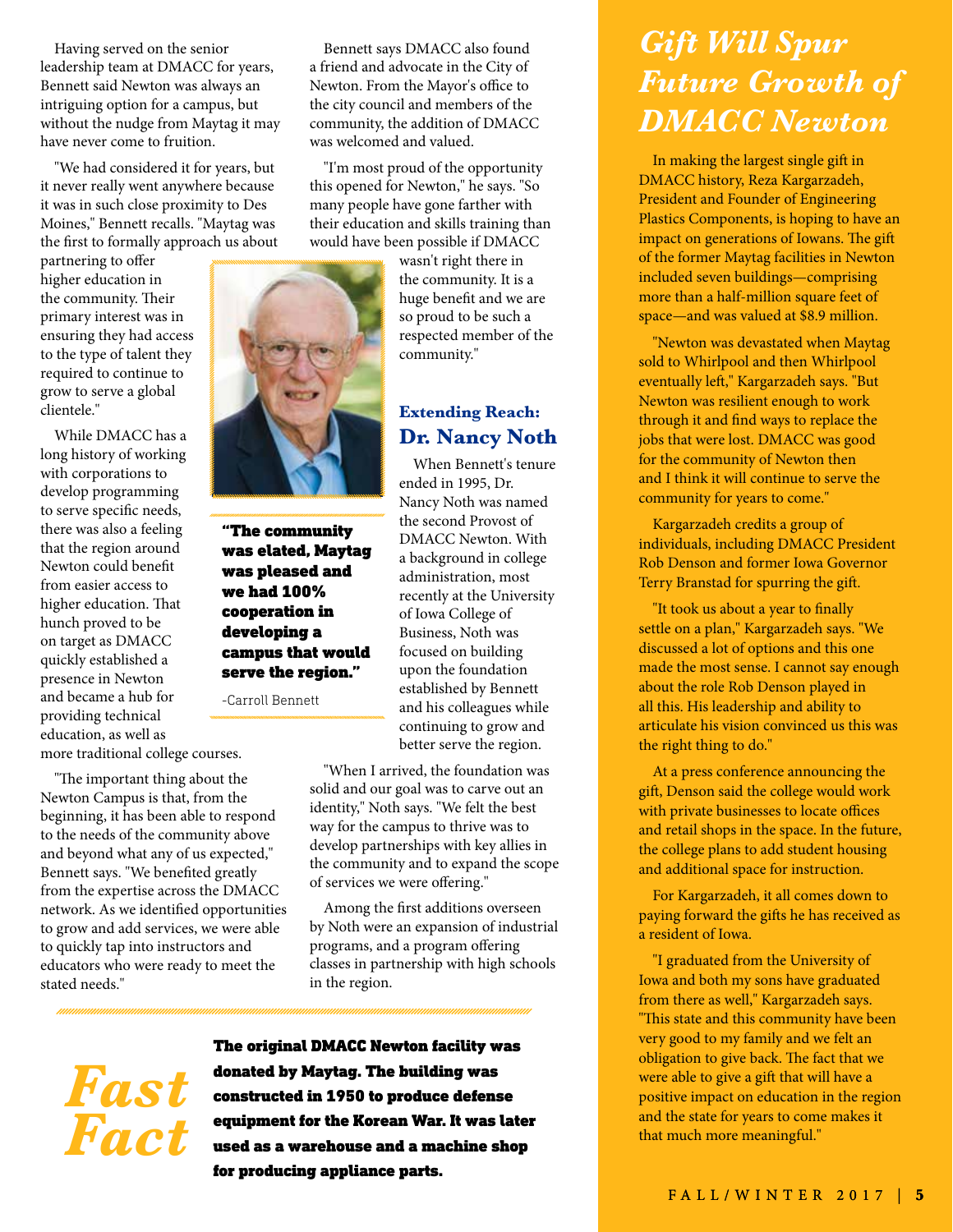### **FEATURED** *Campus*



"Our goal was to be a hub in the community. Our building was used for so many different purposes and that is exactly what we wanted."

-Dr. Nancy Noth

Noth also worked to develop a welcoming vibe on the campus. Because the facility donated by Maytag served multiple purposes it included traditional classroom spaces; labs; ISU Extenion, Maytag, and DMACC offices; meeting rooms; Basics & Beyond, the alternative high school; and a conference center—Noth and her team worked hard to welcome in anyone and everyone.

"Our campus was essentially a community center being used by a wide range of groups for things like Rotary, social gatherings, community events, and more," Noth says. "But that was a good thing in our eyes. We wanted people to feel comfortable there."

With that growing sense of comfort came an increasingly advanced level of education. In addition to the general studies and technical training ofered by DMACC, the University of Iowa established an MBA classroom for part-time students in the region. That was followed by Buena Vista University starting a four-year degree program. At the center of all the expansion was DMACC.

"Being a resident of a town like Newton, one of your priorities is having access to a higher level of education," Noth says. "We understood the role we played in that and how it was necessary to keep the community vibrant. By educating and training people locally, DMACC serves as a real economic development driver."

## **Stepping Up: Dr. Mary Entz**

At no time was DMACC's value in the community put to the test more than during the tenure of



"During that difficult time, DMACC really had the opportunity to step up for the community and to live out its mission."

-Dr. Mary Entz

# *It Takes a Village...*

A number of people played a role in the development and successful beginning of the DMACC Newton Campus.

**Leonard Hadley**, CEO, Maytag Corporation, was truly the person who had both the vision and funding to stimulate the founding and construction of the campus.

#### **Dr. Joseph Borgen**,

DMACC President, had the concept of "partnering" that created a unique campus and complemented his vision for the mission of this campus. His ability to explain the concept of the campus to the DMACC Board of Directors and the State Board of Education to obtain their support and approval was crucial to the creation of the campus.

**Dr. Kim Linduska**, DMACC Executive Vice President for

Instruction, was involved in defning the mission of the campus. She was responsible for the planning and development of instructional programs and student services. The Newton Executive Dean reported directly to her.

**Don Zuck**, DMACC Chief Financial Officer, was the point person on construction and fnancing of the project. He was one of two people who worked directly with the Executive Dean on campus planning. He also coordinated the legal work on the project with Gordon Greta, City of Newton Attorney and E. James Bennett, Assistant General Counsel for the Maytag Corporation. The Alhers Law Firm represented the interests of the DMACC Foundation, and David VanSickel, the interests of the College.

**William Kuhlow**, Maytag's Corporate Director of Real Estate, was designated as the Maytag coordinator of development and construction of the campus. He and Don Zuck met frequently with the architect and construction superintendent. Kuhlow and Zuck were truly the "fathers" of the facility.

**Ken Bussard,** of Bussard/ Dikis, was the chief architect and one of the creative forces in the design of the unique facility.

**Martin Burke**, Alter Design Builders' Project Manager, was responsible for the planning and construction of the campus facility.

**Carroll Bennett**, Executive Dean, assisted in planning and executing the instruction and campus plans related to programs and services, and

in promoting the campus. He was directly supported by campus staf, including **Jim Fenton**, Director of Basics and Beyond; **Kathleen Clauson**, Director of Student Services; **Teresa DeCook**, Book Store Manager; **Cindy Dethrow**, Administrative Assistant to the Dean; **Jane Faircloth**, Student Services Assistant; **Ken Coye**, Director of Maintenance and Plant Services, and **Kay Wright**, **Sharon Witty**, **Randy Smith,**  and **Delores Wilson**, full-time faculty members.

#### **Dr. Phil Hintz**,

Superintendent of the Newton Schools, played a key partnership role by providing Bennett insight on the community, making connections and offering office space before the campus was complete.